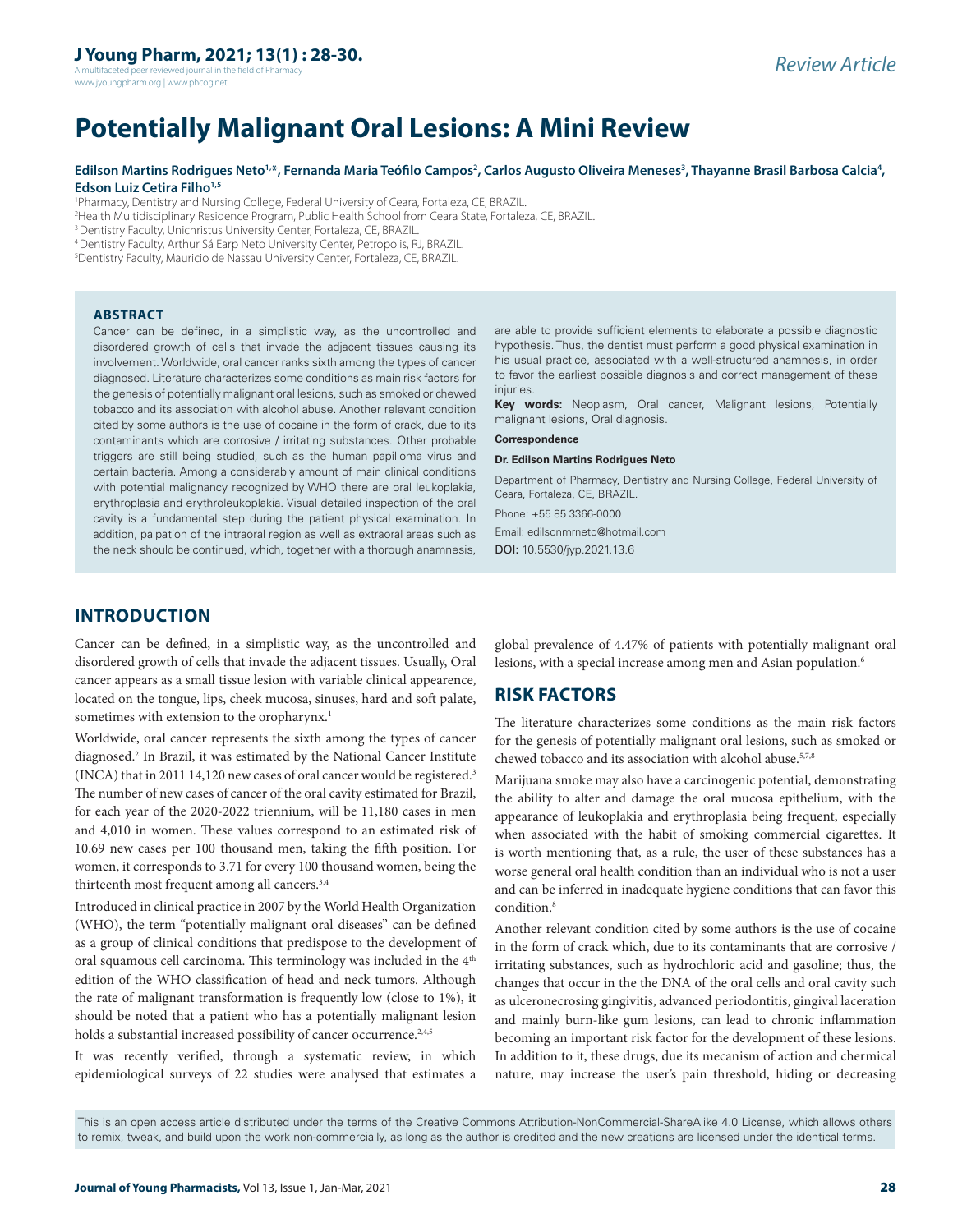the painful symptomatology of oral lesions, fact that contributes to the increased delay in the search for health treatment.<sup>5,9-12</sup>

The main clinical conditions with potential malignancy recognized by the WHO in 2017 are oral leukoplakia, erythroplasia, erythroleukoplakia, proliferative verrucous leukoplakia, oral submucosal fibrosis, palatine lesions in reverse smokers, oral lichen planus, systemic lupus erythematosus, congenital dyskeratosis and epidemolysis bullosa actinic. However, subsequently, some new clinical conditions have been sugested as potentially associated, namely: Chronic hyperplastic candidiasis, oral lichenoid lesions, exophytic verrucous hyperplasia and oral lesions of graft vs host disease.<sup>5</sup>

## **CLINICAL MANIFESTATIONS**

Oral leukoplakia is a clinical condition characterized by a whitish plaque on the oral mucosa, which cannot be removed by mechanical action and is generally not associated with other local or systemic manifestations. According to the WHO, it is, therefore, a diagnosis of exclusion. Its most frequent clinical manifestation is the form of a uniform white plate, slightly flat and thin, with a surface that is often smooth and prone to superficial cracks. In addition to this classic presentation, other clinical forms can also be seen, such as nodular leukoplakia with small polypoid or rounded prominences, red or white growths; and also in the form of verrucous leukoplakia with a raised, exophytic, wrinkled surface. One should bear in mind the importance of the differential diagnosis with other white lesions, such as: spongy white nevus, frictional keratosis and hairy leukoplakia, for example.<sup>5,13,14</sup>

Erythroleucoplasia is characterized by a persistent white and red plaque, which cannot be removed with mechanical force, but which, unlike oral leuklopasia, may usually cause some discomfort to the patient. As a clinical manifestation, there is a mixed white lesion with reddish stippling, but keeping the background mostly white, with irregular edges. Differential diagnosis should exclude conditions such as migratory erythema and erosive lichen planus.<sup>6,15,16</sup>

Proliferative verrucous leukoplakia has, as oral manifestation, the occurrence of multiple lesions with the appearance of corrugated leukoplastic plaques and localization in two or more places of the oral cavity, commonly found in the gingival region, palate and alveolar process. As the name of the lesion suggests, it has a warty pattern. The lesions can spread or even become a self-limited condition during its course, with frequent recurrence in a previously treated area. They have a high potential for malignant transformation compared to other potentially malignant lesions.17

Oral lichen planus appears mainly as keratotic streaks or as a whitish spot and is asymptomatic. However, in its ulcerative variation, it becomes a painful injury. Its reticular shape is characterized by white lacy lines. The erosive form is characterized by an erythematous and slightly ulcerated lesion. This clinical presentation has been reported in the literature as predisposing to malignancy. In formulating the diagnostic hypothesis, oral lichenoid lesions should be excluded.16,18

Oral lichenoid lesions present mainly in the form of keratotic streaks or as a whitish plaque in a similar way to lichen planus and are also generally asymptomatic. In reticular form it shows whitish linear lesions similar to lace, usually in close contact with a dental restoration.<sup>16,18</sup>

Oral submucosal fibrosis is a chronic condition attributed to chewing gutkha habit and has as its main manifestation the sensation of injury burning when the patient is exposed to spicy foods, evolving to a condition in which the opening of the mouth becomes restrictive. Still, there is also tissue pigmentation loss, localized loss of taste papillae, presence of leathery mucosa, fibrous bands, tongue mobility is limited due to tissue stiffness, deformation of the uvula or its retraction,

deformation of the jugal mucosa. This lesion is endemic in areas of Asia and, in its differential diagnosis, the hypothesis of anemia should be ruled out.5,19

Considering the assymptomatic nature of most of these conditions, Visual inspection of the oral cavity is a fundamental step during the physical examination of the patient. In addition, palpation of the intraoral region as well as extraoral areas such as the neck should be continued, which, together with a thorough anamnesis, can provide sufficient elements to elaborate a possible diagnostic hypothesis. Several auxiliary exams are available for clinical practice, for example, autofluorescence imaging with VelScope, acetic whitening with chemiluminescence and vital staining with toluidine blue.5,15,17,20 However, several studies demonstrate that these techniques have low diagnostic accuracy due to high rates of false positive results.<sup>21,22</sup> Therefore, the dental surgeon must bear in mind the need to perform a detailed clinical examination on the patient and that laboratory tests are adjuvant and complementary, not replacing well-performed clinical practice.

The gold standard for confirming the diagnostic hypothesis in oral lesions is sample biopsy followed by histopathological examination. The result of the histopathological analysis tends to minimize classification errors and will assist in clinical decision-making regarding the case. In addition, the microscopy of the biopsied sample may exclude suspicions of malignancy in the lesion, given that squamous cell carcinomas, even if in a small proportion, can present clinically as white and red plaques. In the case of white and erythematous plaques, the examination will allow the verification of the presence of epithelial dysplasia and the degree of this dysplasia. The default is to use the intensity system (mild, moderate or severe) following the WHO guidelines for pathology reporting.12,23-26

## **FINAL CONSIDERATIONS**

From the discussed, above the diagnosis of oral cancer is challenging and the oral exam is of upmost importance in the prevention in the prevention, diagnosis and clinical monitoring of potentially malignant oral lesions signs and symptoms may be frequently overlooked by the person who has it in the very initial stages when the possibility of success with the treatment is higher.

Thus, the dentist must perform a good physical examination in his usual practice associated with a well-structured anamnesis, in order to favor the earliest possible diagnosis and correct management of these injuries. Also, complementary exams have important diagnostic auxiliaries to confirm the diagnostic hypothesis.

### **REFERENCES**

- 1. Gupta B, Bray F, Kumar N, Johnson NW. Associations between oral hygiene habits, diet, tobacco and alcohol and risk of oral cancer: A case–control study from India. Cancer Epidemiol. 2017;51:7-14.
- 2. Borse V, Konwar AN, Buragohain P. Oral cancer diagnosis and perspectives in India. Sensors International. 2020;1(1):100046. doi:10.1016/j.sintl.2020.100046
- 3. Sassi LM, Patussi C, Ramos GHA, Bixofis RB, Schussel JL, Guebur MI. Prevalence of oral lesions in elderly patients on oral cancer prevention campaigns in Parana state Brazil 1989-2013. Brazilian Dent Sci. 2014;17(3):26- 30.
- 4. Instituto Nacional de Câncer José Alencar Gomes da Silva (INCA). Estimativa 2020: Incidência de câncer no Brasil / Instituto Nacional de Câncer José Alencar Gomes da Silva. – Rio De Janeiro: INCA. 2019.
- 5. Warnakulasuriya S. Oral potentially malignant disorders: A comprehensive review on clinical aspects and management. Oral Oncol. 2020;102:104550.
- 6. Mello FW, Miguel AFP, Dutra KL, Porporatti AL, Warnakulasuriya S, Guerra ENS, *et al.* Prevalence of oral potentially malignant disorders: A systematic review and meta-analysis. J Oral Pathol Med. 2018;47(7):633-40.
- 7. Secretan B, Straif K, Baan R, Grosse Y, ElGhissassi F, Bouvard V, *et al.* WHO international agency for research on cancer monograph working group: A review of human carcinogens–Part E: tobacco, areca nut, alcohol, coal smoke